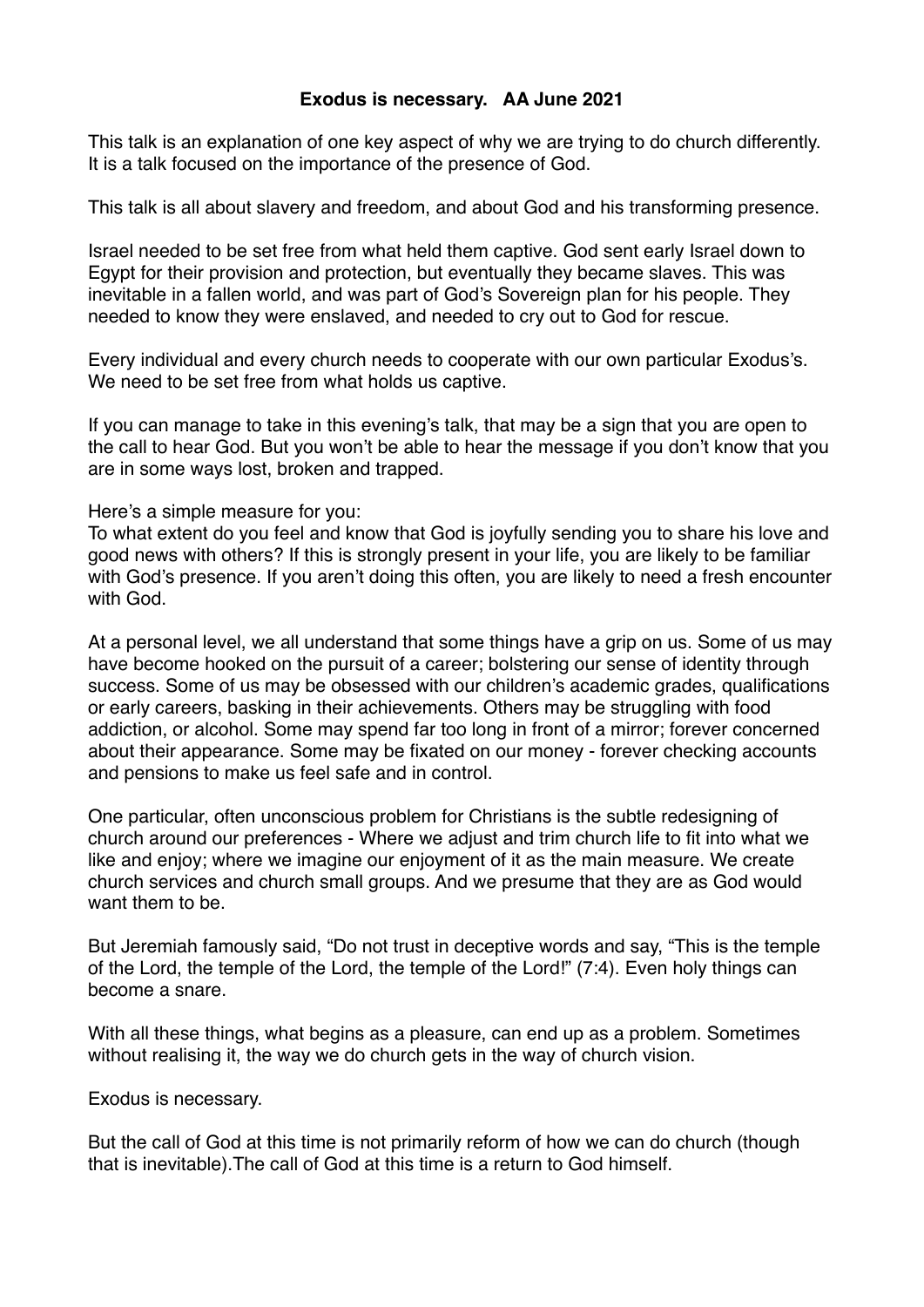The Pandemic has been terrible in all kinds of ways, but it has also been a moment of potential rescue in others. God in his mercy has stopped the church in its tracks.

When song-writer Matt Redman wrote "I'm coming back to the heart of worship" it came out of a time where the focus had shifted onto celebrity Christians and big events. The song resists this and says instead, "I'm sorry Lord for the thing I've made it, when it's all about you, it's all about you Jesus." The pandemic firmly pressed the pause button on church, and we have had the opportunity to properly consider what we are doing and why. Now is an opportunity to return to our true source, to reconfigure who we are and what we do around God.

Let's remember the original story.

God first formed Israel by gathering them around his actual presence.

Remember the Exodus of Israel. With signs of power he set them free from the tyranny of Egypt. He broke the power of oppressive forces over them. He then led them through the desert by a pillar of cloud in the day, and a pillar of fire by night. God was tangibly with the people.

The exodus led to Sinai- where the holy presence of God was manifest in a dramatic display. The awesome reality of God himself was so powerful that they were warned not to touch the mountain while Moses was attending to the commands of the Living God.

Then they continued on, with new laws, and a tabernacle designed to host the presence of God. Wherever the presence went, the people were to camp there. The tabernacle was the centre. The presence of God was the heart of Israel. They only functioned because God was so obviously at the centre of their community life. God was the centre.

But Israel quickly rebelled against God's ways. When they sinned and rebelled, God, proposed that he move on with Moses alone.(Ex 33.) The people had been set free from Egypt, but were now shown to be still enslaved to their own sinfulness.

(1-6)"Then the Lord said to Moses, "Leave this place, you and the people you brought up out of Egypt, and go up to the land I promised on oath to Abraham, Isaac and Jacob, saying, 'I will give it to your descendants.' I will send an angel before you and drive out the Canaanites, Amorites, Hittites, Perizzites, Hivites and Jebusites. Go up to the land flowing with milk and honey. But I will not go with you, because you are a stiff-necked people and I might destroy you on the way."

When the people heard these distressing words, they began to mourn and no one put on any ornaments. For the Lord had said to Moses, "Tell the Israelites, 'You are a stiff-necked people. If I were to go with you even for a moment, I might destroy you. Now take off your ornaments and I will decide what to do with you.'" So the Israelites stripped off their ornaments at Mount Horeb.""….(12-17) Moses said to the Lord, "You have been telling me, 'Lead these people,' but you have not let me know whom you will send with me. You have said, 'I know you by name and you have found favour with me.' If you are pleased with me, teach me your ways so I may know you and continue to find favour with you. Remember that this nation is your people."

The Lord replied, "My Presence will go with you, and I will give you rest."

Then Moses said to him, "If your Presence does not go with us, do not send us up from here. How will anyone know that you are pleased with me and with your people unless you go with us? What else will distinguish me and your people from all the other people on the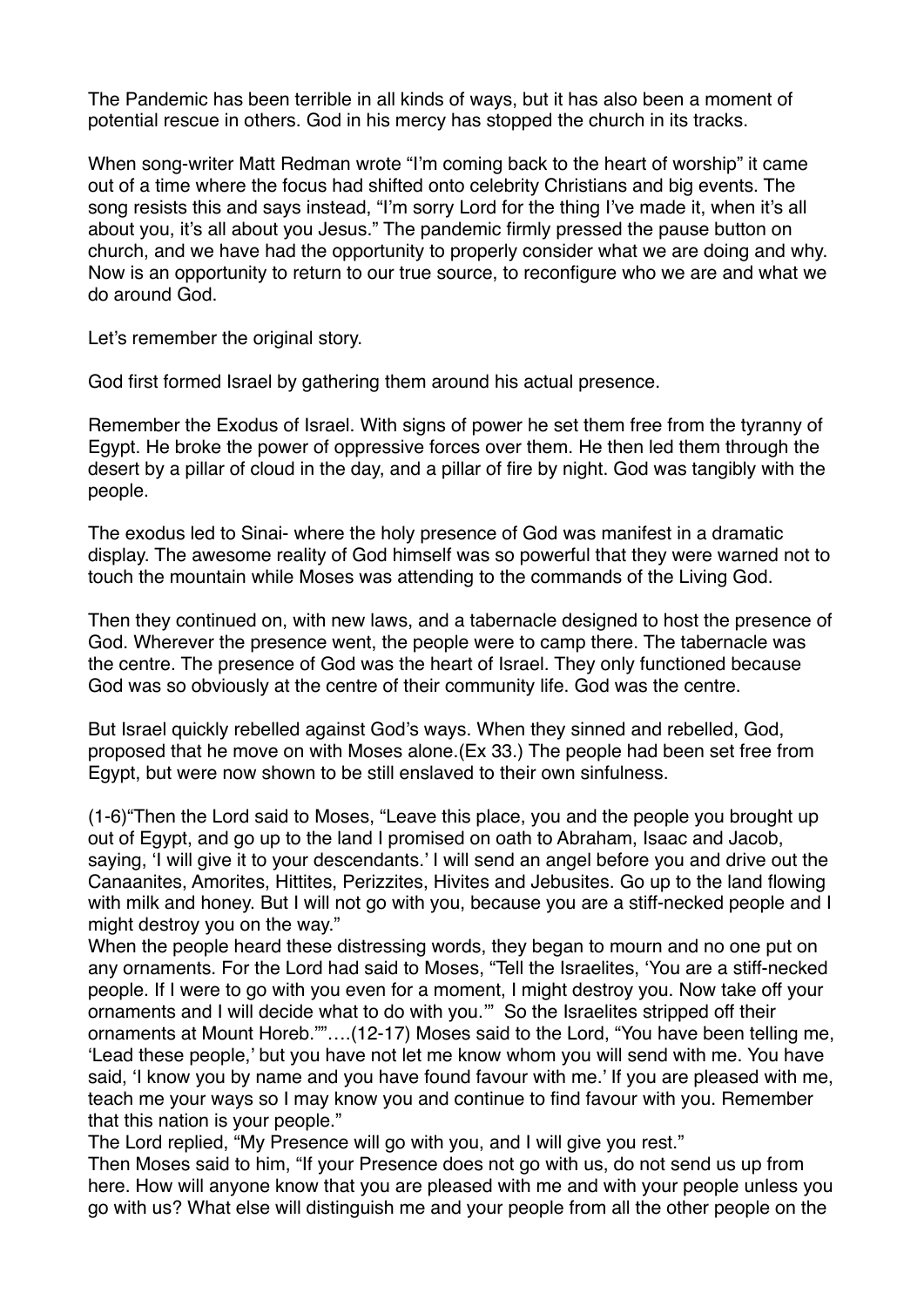face of the earth?" And the Lord said to Moses, "I will do the very thing you have asked, because I am pleased with you and I know you by name."

They nearly lost the presence of God! As with Israel, so with the church. Without God's presence we are not who we are meant to me. Every individual and every church needs to cooperate with our own exodus's. We need to be set free from what holds us captive. We need God's presence more than anything else. But what does it mean to know and experience the presence of the Living God?

When Solomon built the Temple, the very presence of God filled it, so that the priests had to leave. (2 Chron. 7:1-3)

"When Solomon finished praying, fire came down from heaven and consumed the burnt offering and the sacrifices, and the glory of the Lord filled the temple. The priests could not enter the temple of the Lord because the glory of the Lord filled it. When all the Israelites saw the fire coming down and the glory of the Lord above the temple, they knelt on the pavement with their faces to the ground, and they worshiped and gave thanks to the Lord, saying,

"He is good;

his love endures forever." "

The Temple was filled with God's presence.

The whole faith of Israel was designed around God, and his presence at the Jerusalem temple. All the laws, sacrifices and festivals pointed to God and his holy presence. And his presence was revered.

Another example : Around 700BC Isaiah encountered a vision of God. (Ch 6) " In the year that King Uzziah died, I saw the Lord, high and exalted, seated on a throne; and the train of his robe filled the temple. Above him were seraphim, each with six wings: With two wings they covered their faces, with two they covered their feet, and with two they were flying. And they were calling to one another:

"Holy, holy, holy is the Lord Almighty;

the whole earth is full of his glory."

At the sound of their voices the doorposts and thresholds shook and the temple was filled with smoke.

"Woe to me!" I cried. "I am ruined! For I am a man of unclean lips, and I live among a people of unclean lips, and my eyes have seen the King, the Lord Almighty."

Then one of the seraphim flew to me with a live coal in his hand, which he had taken with tongs from the altar. With it he touched my mouth and said, "See, this has touched your lips; your guilt is taken away and your sin atoned for."

Then I heard the voice of the Lord saying, "Whom shall I send? And who will go for us?" And I said, "Here am I. Send me!"

Isaiah encountered the Living God. He deeply repented and was changed personally, and immediately asked to be sent to others. Encounter with the presence of God naturally changes us, and leads to a sending out. So here's a question - To what extent do you feel and know that God is joyfully sending you to share his love and good news with others? If this is strongly present in your life, you are likely to be familiar with God's presence. If you aren't doing this, you are likely to need fresh encounters with God.

The story continues: One century later, distressingly this time, Ezekiel also had a vision of the presence of God - this time leaving the Jerusalem Temple. (Ezekiel 10). After many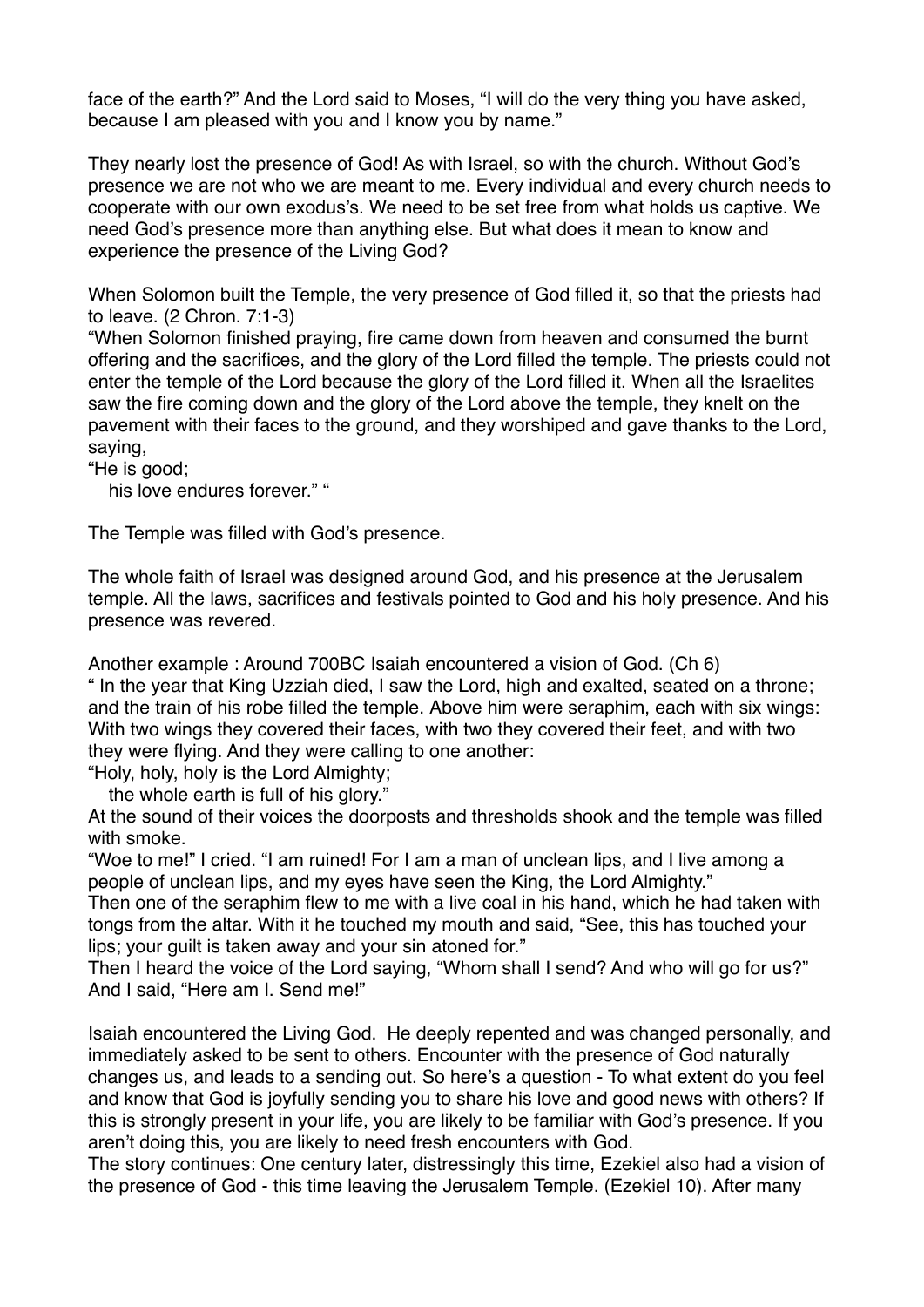years where Israel had rebelled against God, he finally chose to remove his presence from the Jerusalem Temple. This was the worst thing that could have happened.

After this point, there is no mention in the OT of God's presence returning. Only the hope of his coming again.

Finally, God in his great mercy sent his one and only Son. Then the word became flesh and tabernacled among his people. (John 1:14). Jesus was the return of God's actual tangible presence. He was the greatest manifestation of God on the earth. Jesus was the true temple, full of God's Spirit.

Jesus came to set the prisoners free. He brought life, forgiveness and restoration to all who were open to him. He led the captives into new liberty. And this applies to us of course. Every individual and every church needs to cooperate with our own exodus's. We need to be set free from what holds us captive. And it can include all kinds of enslaving things.

And, climatically, at the cross of Jesus, as he died in our place, the curtain of the Temple was torn in two from top to bottom (Mark 15:38). Something fundamental and extraordinary had changed. There was a new place where God's presence was revealed. At the cross of Jesus, with the blood of God's Son covering over humanity's sin, the awesome presence of God was flowing out in all directions.

This signified the end of the the old order, and indicated a new access to the presence of God through the sacrifice of his Son. We meet God there; through Jesus, through his death. And his glorious resurrection celebrated this huge victory - ringing all kinds of changes for the universe. We have a new king, personally reigning on the earth.

Ahead of his ascension, Jesus commanded the disciples to wait, "…you will receive power when the Holy Spirit comes on you; and you will be my witnesses in Jerusalem, and in all Judea and Samaria, and to the ends of the earth." (Acts 1:8). They were to be filled with power, sent out to the whole world. And so they waited.

The disciples had been with Jesus for three years. Then 40 days after his resurrection. And finally another 10 days waiting for the Spirit to come. They were deeply invested in the close presence of God the Son. Now they were to wait for God the Holy Spirit.

At the festival day of Pentecost the Spirit came, with wind and fire - just like when the presence led the Israelites by cloud and fire, or when the glorious cloud filled Solomon's new temple. The disciples, the gathered church, was the new temple for God's presence. (Acts 2).

And they were moved by the presence of God's Spirit to worship and follow - ultimately expressed in a natural, powerful witness across the Roman Empire. Literally millions of people were drawn into this movement, marked by the presence of God. Millions of people meeting the living God in the message of the cross.

Each individual believer was a temple; hosting the presence of God. Every church community was a collective temple, hosting the presence of God. And this affected their meetings as local church. They expected God's presence to be felt and known.

In 1 Corinthians 14 Paul describes a meeting,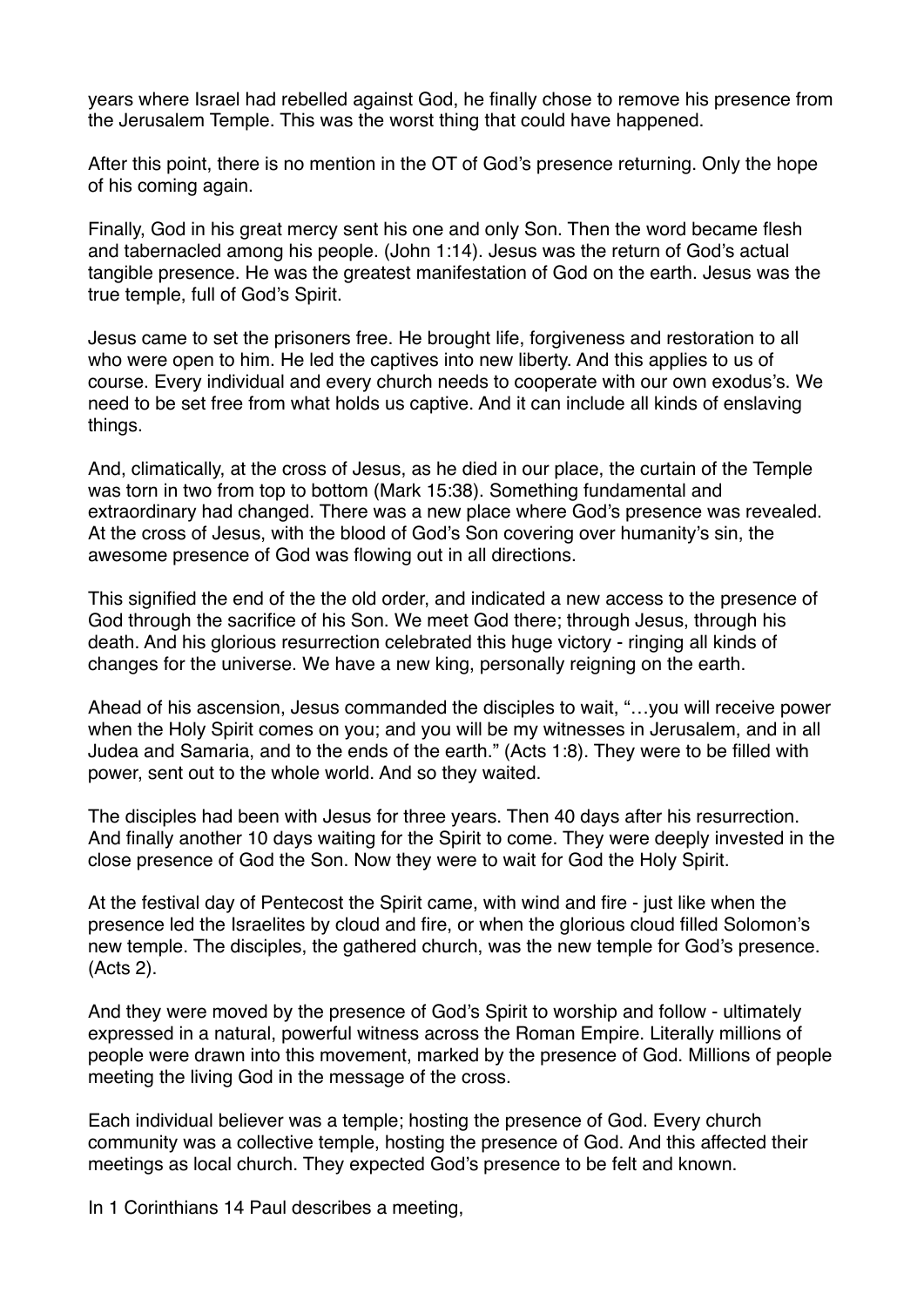"If all prophesy, an unbeliever or outsider who enters is reproved by all and called to account by all. After the secrets of the unbeliever's heart are disclosed, that person will bow down before God and worship him, declaring, "God is really among you." " 1 Corinthians 14:24-25 NRSV

They were being set free from captivity, and setting others free too. We all need to be set free from what holds us captive. And we may need to be set free from the wrong idea about church.

We need to be honest. For many decades, the church in our time has been preoccupied with secondary matters. We have gradually, perhaps subconsciously, designed church around our preferences and needs, instead of around God himself. We have not camped around his presence. As a result, some have created a merely therapeutic church, where we are in fact the centre; shaping elements around our lives. Such a church has no power. And look at the growing evidence. Church decline in the West is a natural judgement on our neglect of God himself. Our present reality is a sign that something is seriously wrong.

We are confused about what to do. We imagine it is mainly about how we can strive to reach new people. But Jesus and the Early church had no problem reaching new people. They were focused on God, and so witness and mission happened naturally.

The solution to our circumstances is not mainly to do with style, or missional techniques. All those matters naturally flow from the true centre: which is the presence and rule of Almighty God. Until God is enthroned amongst us, churches will continue to decline and eventually disappear.

What we need is a re-focus on God himself. Effective mission and disciple-making naturally flows from surrendered, worshipping, waiting Christian lives.

To what extent do you feel and know that God is joyfully sending you to share his love and good news with others? If this is strongly present in your life, you are likely to be familiar with God's presence. If you aren't doing this, you may to need fresh encounters with God.

God, in his mercy, has used the recent pandemic to stop the church in its tracks. He has pressed the pause button on what we do.

And some of us are now shaken to our senses. Some of us know that we simply can't go back to how things were. We are laying down our naive and shallow understanding of what to do. Some of us have 'reached the end of ourselves' - where we only have prayer and devoted waiting to offer. We are learning to live in the 'upper room'', waiting on Jesus to send his promised help. I have been in several conversations where people have said that they simply don't know what to do. More than a few times, people have told me, "I think we need to get on our knees".

This is not about style or missional techniques. God is first after surrendered hearts. This is not simply about doing church life differently (though some of us are re-reading the gospels as a clearer blueprint). Jesus is looking for humble, broken, contrite disciples. The only way forward will be on our knees. These humble people will be the ones who find God.

Every individual and every church needs to cooperate with our own exodus's. We need to be set free from what holds us captive.